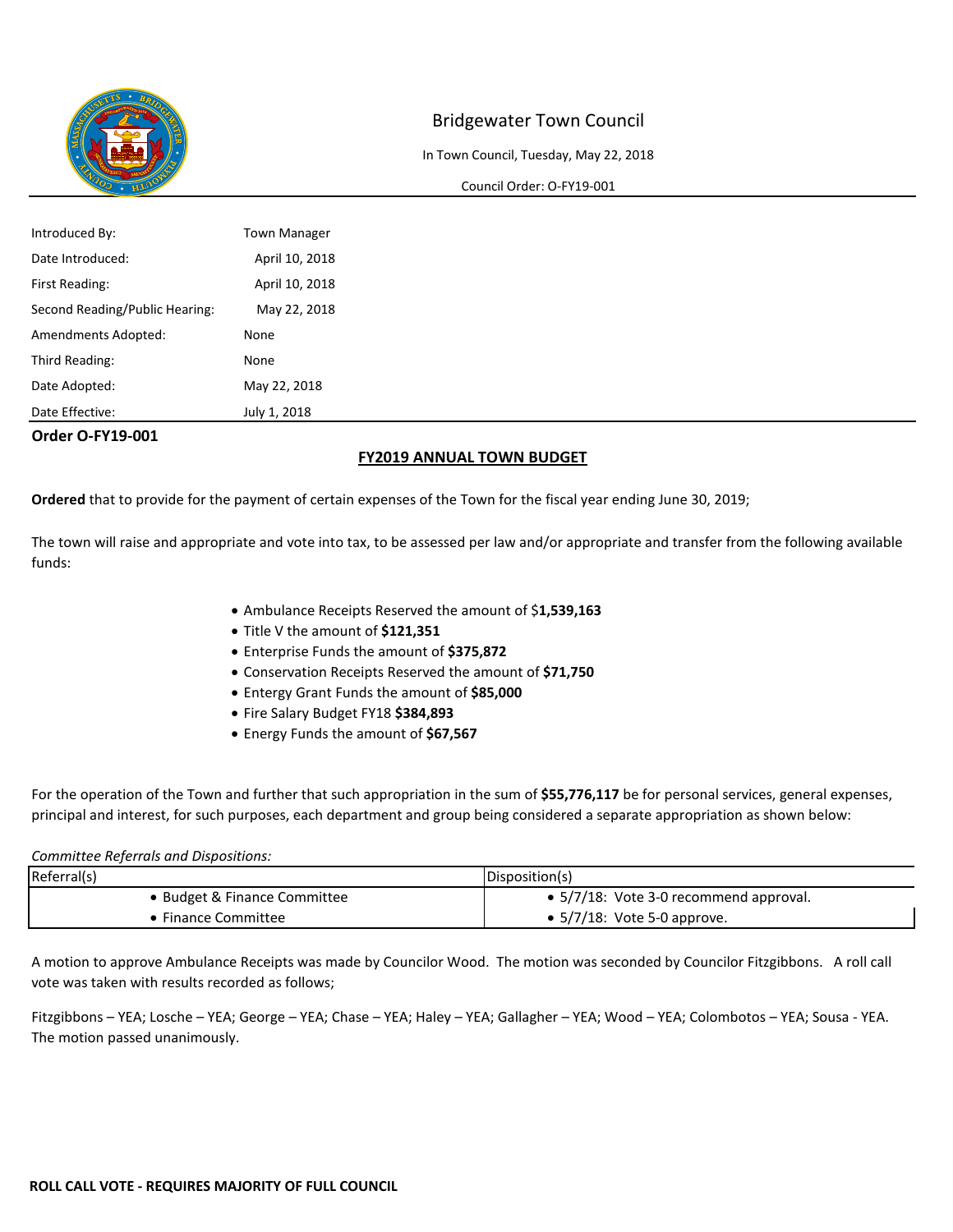# **Town of Bridgewater Town Manager's FY2019 General Fund Operating Budget**

| DEPT#          | <b>DEPART DESCRIPTION</b>         | Group | <b>GROUP DESCRIPTION</b>    | FY2019 Town       |
|----------------|-----------------------------------|-------|-----------------------------|-------------------|
|                |                                   |       |                             | <b>Mgr Budget</b> |
|                | <b>111 TOWN COUNCIL</b>           |       | 1.0 SALARIES/WAGES/BENEFITS | 30,476.16         |
|                |                                   |       | 2.0 EXPENSE                 | 7,090.00          |
| 111 Total      |                                   |       |                             | 37,566.16         |
|                | <b>123 TOWN MANAGER</b>           |       | 1.0 SALARIES/WAGES/BENEFITS | 313,481.60        |
|                |                                   |       | 2.0 EXPENSE                 | 41,628.00         |
| 123 Total      |                                   |       |                             | 355,109.60        |
|                | <b>131 FINANCE COMMITTEE</b>      |       | 1.0 SALARIES/WAGES/BENEFITS | 2,000.00          |
|                |                                   |       | 2.0 EXPENSE                 | 900.00            |
| 131 Total      |                                   |       |                             | 2,900.00          |
|                | <b>132 RESERVE FUND</b>           |       | 2.0 EXPENSE                 | 60,000.00         |
| 132 Total      |                                   |       |                             | 60,000.00         |
|                | <b>135 ACCOUNTANT</b>             |       | 1.0 SALARIES/WAGES/BENEFITS | 317,041.60        |
|                |                                   |       | 2.0 EXPENSE                 | 49,100.00         |
| 135 Total      |                                   |       |                             | 366,141.60        |
|                | 141 ASSESSORS                     |       | 1.0 SALARIES/WAGES/BENEFITS | 137,516.88        |
|                |                                   |       | 2.0 EXPENSE                 | 95,030.00         |
| 141 Total      |                                   |       |                             | 232,546.88        |
|                | <b>145 TREASURER</b>              |       | 1.0 SALARIES/WAGES/BENEFITS | 379,488.86        |
|                |                                   |       | 2.0 EXPENSE                 | 45,872.00         |
| 145 Total      |                                   |       |                             | 425,360.86        |
| <b>151 LAW</b> |                                   |       | 1.0 SALARIES/WAGES/BENEFITS | 63,999.00         |
|                |                                   |       | 2.0 EXPENSE                 | 10,000.00         |
| 151 Total      |                                   |       |                             | 73,999.00         |
|                | <b>155 INFORMATION TECHNOLOGY</b> |       | 1.0 SALARIES/WAGES/BENEFITS | 103,925.11        |
|                |                                   |       | 2.0 EXPENSE                 | 293,374.63        |
| 155 Total      |                                   |       |                             | 397,299.74        |
|                | <b>161 TOWN CLERK</b>             |       | 1.0 SALARIES/WAGES/BENEFITS | 180,563.55        |
|                |                                   |       | 2.0 EXPENSE                 | 51,523.00         |
| 161 Total      |                                   |       |                             | 232,086.55        |
|                | <b>166 PARKING CLERK</b>          |       | 1.0 SALARIES/WAGES/BENEFITS | 15,375.00         |
|                |                                   |       | 2.0 EXPENSE                 | 750.00            |
| 166 Total      |                                   |       |                             | 16,125.00         |
|                | <b>171 CONSERVATION</b>           |       | 1.0 SALARIES/WAGES/BENEFITS | 59,263.85         |
|                |                                   |       | 2.0 EXPENSE                 | 2,102.00          |
| 171 Total      |                                   |       |                             | 61,365.85         |
|                | <b>175 PLANNING</b>               |       | 1.0 SALARIES/WAGES/BENEFITS | 190,003.22        |
|                |                                   |       | 2.0 EXPENSE                 | 4,585.00          |
| 175 Total      |                                   |       |                             | 194,588.22        |
|                | 176 ZONING                        |       | 1.0 SALARIES/WAGES/BENEFITS | 25,284.44         |
|                |                                   |       | 2.0 EXPENSE                 | 500.00            |
| 176 Total      |                                   |       |                             | 25,784.44         |
|                | <b>192 TOWN BUILDINGS</b>         |       | 1.0 SALARIES/WAGES/BENEFITS | 52,062.40         |
|                |                                   |       | 2.0 EXPENSE                 | 280,999.60        |
| 192 Total      |                                   |       |                             | 333,062.00        |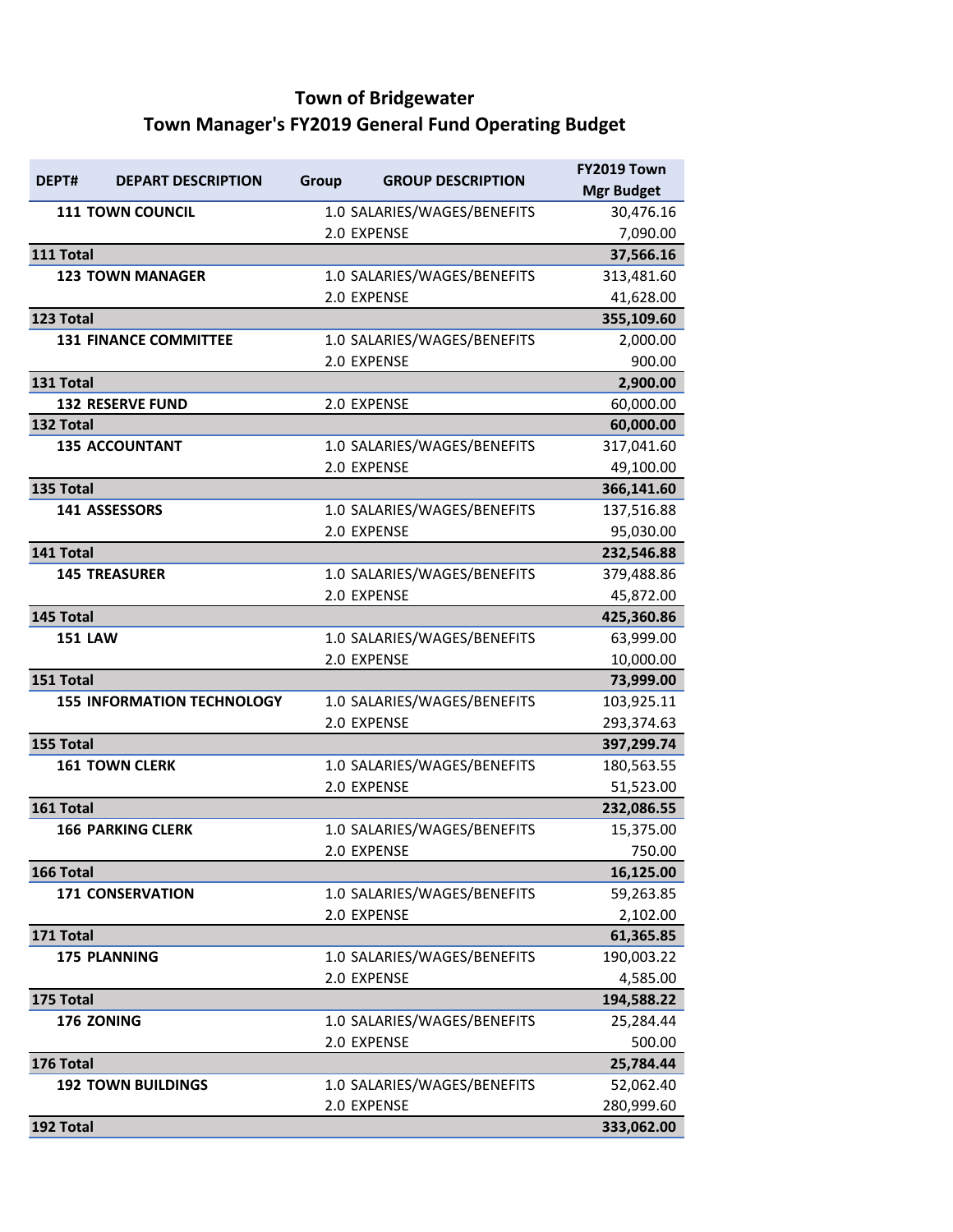# **Town of Bridgewater Town Manager's FY2019 General Fund Operating Budget**

| DEPT#              |                                     |       |                             | FY2019 Town       |
|--------------------|-------------------------------------|-------|-----------------------------|-------------------|
|                    | <b>DEPART DESCRIPTION</b>           | Group | <b>GROUP DESCRIPTION</b>    | <b>Mgr Budget</b> |
| 210 POLICE         |                                     |       | 1.0 SALARIES/WAGES/BENEFITS | 5,237,437.61      |
|                    |                                     |       | 2.0 EXPENSE                 | 228,325.95        |
| 210 Total          |                                     |       |                             | 5,465,763.56      |
| <b>220 FIRE</b>    |                                     |       | 1.0 SALARIES/WAGES/BENEFITS | 5,447,088.89      |
|                    |                                     |       | 2.0 EXPENSE                 | 330,737.50        |
| 220 Total          |                                     |       |                             | 5,777,826.39      |
|                    | <b>240 INSPECTIONAL SERVICES</b>    |       | 1.0 SALARIES/WAGES/BENEFITS | 404,530.89        |
|                    |                                     |       | 2.0 EXPENSE                 | 30,400.00         |
| 240 Total          |                                     |       |                             | 434,930.89        |
|                    | <b>292 ANIMAL CONTROL</b>           |       | 1.0 SALARIES/WAGES/BENEFITS | 43,370.60         |
|                    |                                     |       | 2.0 EXPENSE                 | 1,000.00          |
| 292 Total          |                                     |       |                             | 44,370.60         |
|                    | 300 B/R RGNL DISTRICT               |       | 2.0 EXPENSE                 | 27,583,894.00     |
|                    | <b>B/R SCHOOL DEBT</b>              |       | 7.1 DE: DEBT SERVICE        | 2,007,637.34      |
| 300 Total          |                                     |       |                             | 29,591,531.34     |
|                    | <b>301 BRISTOL AGI TUITION</b>      |       | 2.0 EXPENSE                 | 96,893.00         |
| 301 Total          |                                     |       |                             | 96,893.00         |
|                    | <b>302 BRISTOL PLYMOUTH TUITION</b> |       | 2.0 EXPENSE                 | 1,299,078.00      |
| 302 Total          |                                     |       |                             | 1,299,078.00      |
|                    | <b>303 NORFOLK CNTY AGI TRANS</b>   |       | 2.0 EXPENSE                 | 32,366.00         |
|                    | <b>NORFOLK CNTY AGI</b>             |       | 2.0 EXPENSE                 | 22,286.00         |
| 303 Total          |                                     |       |                             | 54,652.00         |
|                    | <b>410 TOWN ENGINEER</b>            |       | 1.0 SALARIES/WAGES/BENEFITS | 63,104.63         |
| 410 Total          |                                     |       |                             | 63,104.63         |
|                    | <b>420 HIGHWAY DEPARTMENT</b>       |       | 1.0 SALARIES/WAGES/BENEFITS | 802,190.51        |
|                    |                                     |       | 2.0 EXPENSE                 | 349,375.00        |
| 420 Total          |                                     |       |                             | 1,151,565.51      |
|                    | <b>421 SNOW AND ICE</b>             |       | 1.0 SALARIES/WAGES/BENEFITS | 41,000.00         |
|                    |                                     |       | 2.0 EXPENSE                 | 41,100.00         |
| 421 Total          |                                     |       |                             | 82,100.00         |
|                    | <b>424 STREET LIGHTING</b>          |       | 2.0 EXPENSE                 | 175,818.00        |
| 424 Total          |                                     |       |                             | 175,818.00        |
| 510 HEALTH         |                                     |       | 1.0 SALARIES/WAGES/BENEFITS | 134,927.22        |
|                    |                                     |       | 2.0 EXPENSE                 | 18,434.00         |
| 510 Total          |                                     |       |                             | 153,361.22        |
|                    | <b>541 COUNCIL ON AGING</b>         |       | 1.0 SALARIES/WAGES/BENEFITS | 176,263.91        |
|                    |                                     |       | 2.0 EXPENSE                 | 3,150.00          |
| 541 Total          |                                     |       |                             | 179,413.91        |
|                    | <b>543 VETERANS SERVICES</b>        |       | 1.0 SALARIES/WAGES/BENEFITS | 28,864.24         |
|                    |                                     |       | 2.0 EXPENSE                 | 123,588.57        |
| 543 Total          |                                     |       |                             | 152,452.81        |
| <b>610 LIBRARY</b> |                                     |       | 1.0 SALARIES/WAGES/BENEFITS | 436,952.59        |
|                    |                                     |       | 2.0 EXPENSE                 | 125,600.00        |
| 610 Total          |                                     |       |                             | 562,552.59        |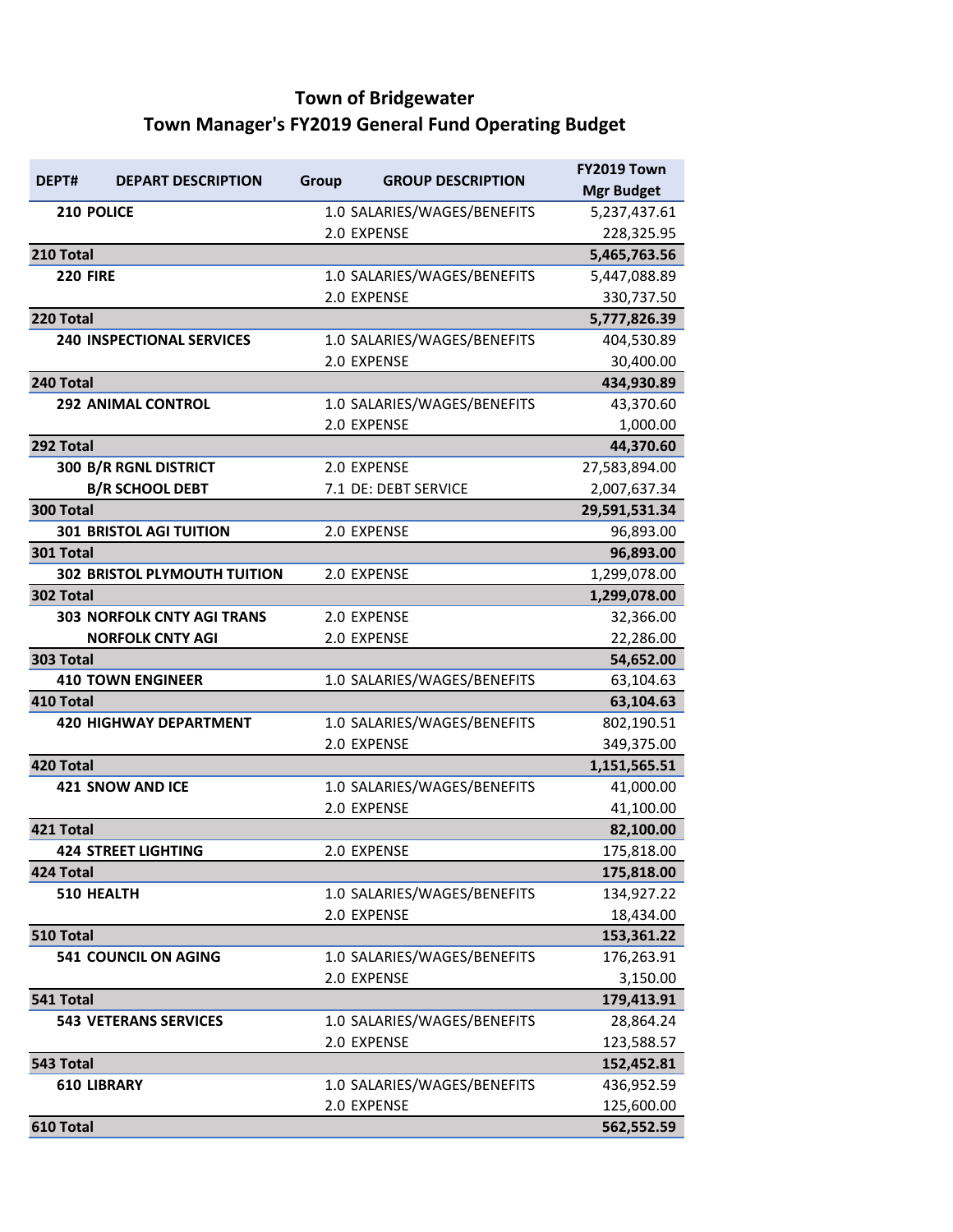## **Town of Bridgewater Town Manager's FY2019 General Fund Operating Budget**

| DEPT#              | <b>DEPART DESCRIPTION</b>     | <b>GROUP DESCRIPTION</b><br>Group |                                       | FY2019 Town       |
|--------------------|-------------------------------|-----------------------------------|---------------------------------------|-------------------|
|                    |                               |                                   |                                       | <b>Mgr Budget</b> |
|                    | <b>630 RECREATION</b>         |                                   | 1.0 SALARIES/WAGES/BENEFITS           | 68,307.12         |
| 630 Total          |                               |                                   |                                       | 68,307.12         |
|                    | <b>710 DEBT PRINCIPAL</b>     |                                   | 7.0 DEBT SERVICE                      | 177,000.00        |
|                    |                               |                                   | 7.1 DE: DEBT SERVICE                  | 532,000.00        |
|                    |                               |                                   | 7.2 TTLV: DEBT SERVICE                | 121,351.00        |
| 710 Total          |                               |                                   |                                       | 830,351.00        |
|                    | 751 INTERST ON LT DEBT        |                                   | 7.0 DEBT SERVICE                      | 14,667.50         |
|                    |                               |                                   | 7.1 DE: DEBT SERVICE                  | 129,216.25        |
| 751 Total          |                               |                                   |                                       | 143,883.75        |
|                    | 820 STATE/COUNTY ASSESSENTS   |                                   | 2.0 EXPENSE                           | 348,672.00        |
| 820 Total          |                               |                                   |                                       | 348,672.00        |
|                    | <b>830 COUNTY ASSESSMENTS</b> |                                   | 2.0 EXPENSE                           | 57,682.00         |
| 830 Total          |                               |                                   |                                       | 57,682.00         |
|                    | 911 RETIREMENT                |                                   | 1.0 SALARIES/WAGES/BENEFITS           | 3,120,497.00      |
| 911 Total          |                               |                                   |                                       | 3,120,497.00      |
|                    | 912 WORKERS COMP              |                                   | 1.0 SALARIES/WAGES/BENEFITS           | 159,658.00        |
| 912 Total          |                               |                                   |                                       | 159,658.00        |
|                    | 913 UNEMPLOYMENT              |                                   | 1.0 SALARIES/WAGES/BENEFITS           | 5,000.00          |
| 913 Total          |                               |                                   |                                       | 5,000.00          |
|                    | 914 MED/LIFE/FICA             |                                   | 1.0 SALARIES/WAGES/BENEFITS           | 3,052,810.00      |
| 914 Total          |                               |                                   |                                       | 3,052,810.00      |
|                    | <b>919 OTHER BENEFITS</b>     |                                   | 1.0 SALARIES/WAGES/BENEFITS           | 5,760.00          |
| 919 Total          |                               |                                   |                                       | 5,760.00          |
|                    | 945 LIABILITY INSURANCE       |                                   | 2.0 EXPENSE                           | 170,500.00        |
| 945 Total          |                               |                                   |                                       | 170,500.00        |
|                    | <b>950 GAS &amp; OIL</b>      |                                   | 2.0 EXPENSE                           | 120,000.00        |
| 950 Total          |                               |                                   |                                       | 120,000.00        |
| <b>Grand Total</b> |                               |                                   |                                       | 56,182,471        |
|                    |                               |                                   | <b>Adust for State/County Charges</b> | (406, 354)        |
|                    |                               |                                   | <b>Total Appropriation</b>            | 55,776,117        |

In accordance with the applicable provisions of the Town of Bridgewater Home Rule Charter and Town Council Rules and Procedures, the Town Council assembled voted, at their meeting on Tuesday, May 22, 2018, to approve the aforementioned Order by a Roll Call vote (9-0).

#### **A TRUE COPY ATTEST:**

\_\_\_\_\_\_\_\_\_\_\_\_\_\_\_\_\_\_\_\_\_\_\_\_\_\_\_\_\_\_

Ann M. Holmberg Town Council Clerk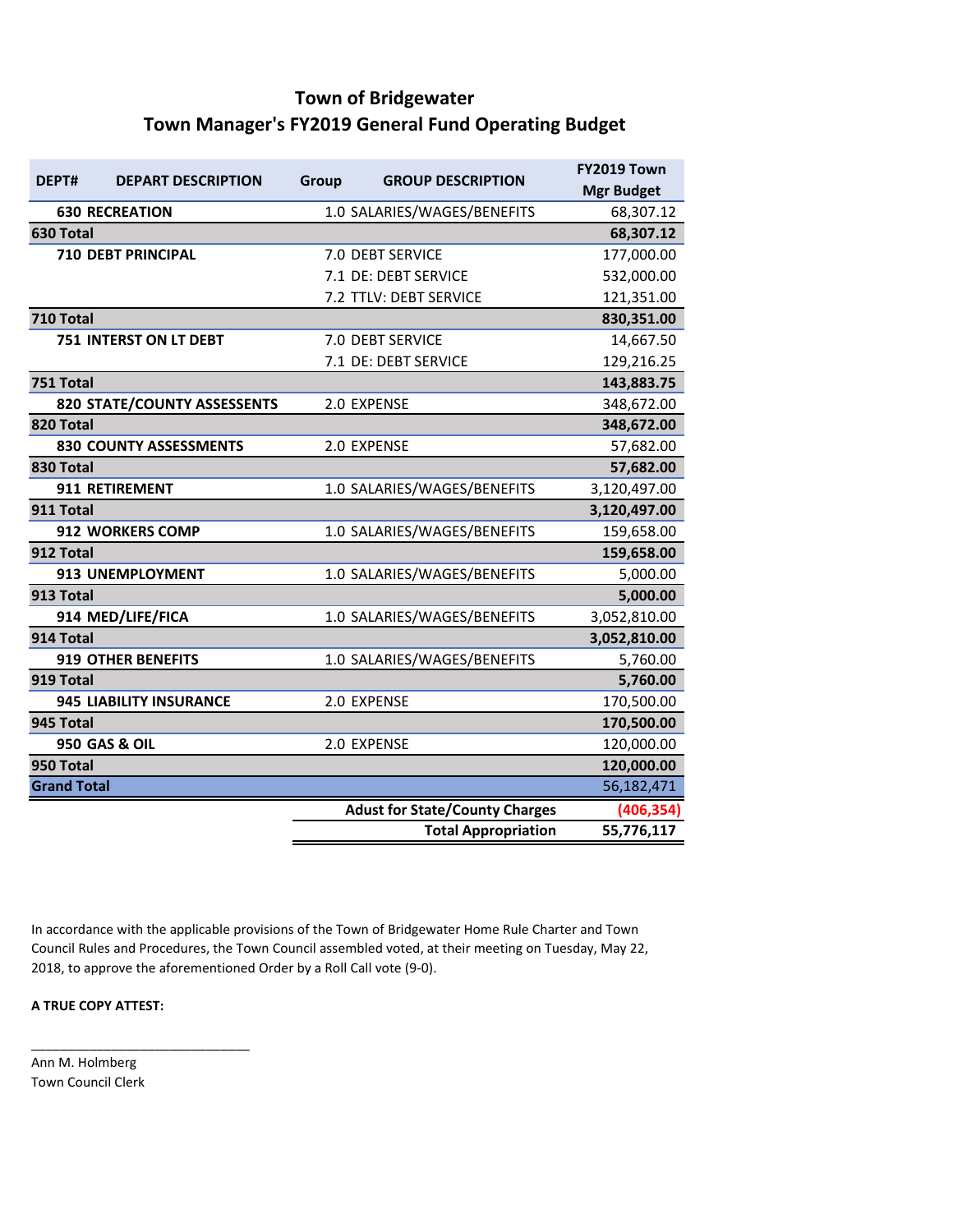

In Town Council, Tuesday, May 22, 2018

Council Order: O-FY19-002

| Introduced By:      | Town Manager (at the request of the Finance Director) |
|---------------------|-------------------------------------------------------|
| Date Introduced     | April 10, 2018                                        |
| First Reading:      | April 10, 2018                                        |
| Second Reading:     | May 22, 2018                                          |
| Amendments Adopted: | None                                                  |
| Third Reading:      | None                                                  |
| Date Adopted:       | May 22, 2018                                          |
| Date Effective:     | July 1, 2018                                          |

#### **Order O-FY19-002**

### **FY2019 SEWER ENTERPRISE FUND BUDGET**

**ORDERED**, to see if the Town will vote to appropriate **\$1,879,573** from the Sewer Enterprise receipts to defray Sewer direct costs, and that **\$105,339.10** as appropriated under Order O-FY19-001 be used for Sewer indirect costs, all to fund the total costs of operations of the Sewer Enterprise as follows:

| SALARIES/WAGES/BENEFITS              |    | 839,937.88   |
|--------------------------------------|----|--------------|
| <b>OPERATING EXPENSES</b>            |    | 624,152.04   |
| <b>DEBT SERVICES</b>                 | Ś  | 410,483.34   |
| <b>TRANSFER TO TRUST FUNDS OPEB</b>  | \$ | 5,000.00     |
| <b>APPROPRIATED for DIRECT COSTS</b> | \$ | 1,879,573.26 |
|                                      | ς  |              |
| <b>INDIRECT COSTS - GENERAL FUND</b> | \$ | 105,339.10   |
| <b>TOTAL COST - SEWER FUND</b>       |    | 1,984,912.36 |
|                                      |    |              |
|                                      |    |              |

### *Committee Referrals and Dispositions:*

| Referral(s)                | Disposition(s)                                |
|----------------------------|-----------------------------------------------|
| Budget & Finance Committee | $\bullet$ 5/7/18: Vote 3-0 recommend approval |
| <b>Finance Committee</b>   | $\bullet$ 5/7/18: Vote 5-0 approve            |

In accordance with the applicable provisions of the Town of Bridgewater Home Rule Charter and Town Council Rules and Procedures, the Town Council assembled voted, at their meeting on Tuesday, May 22, 2018, to approve the aforementioned Order by a Roll Call vote (8-0) (Councilor Colombotos not present).

A TRUE COPY ATTEST:

\_\_\_\_\_\_\_\_\_\_\_\_\_\_\_\_\_\_\_\_\_\_\_\_\_\_\_\_\_\_

Ann M. Holmberg Town Council Clerk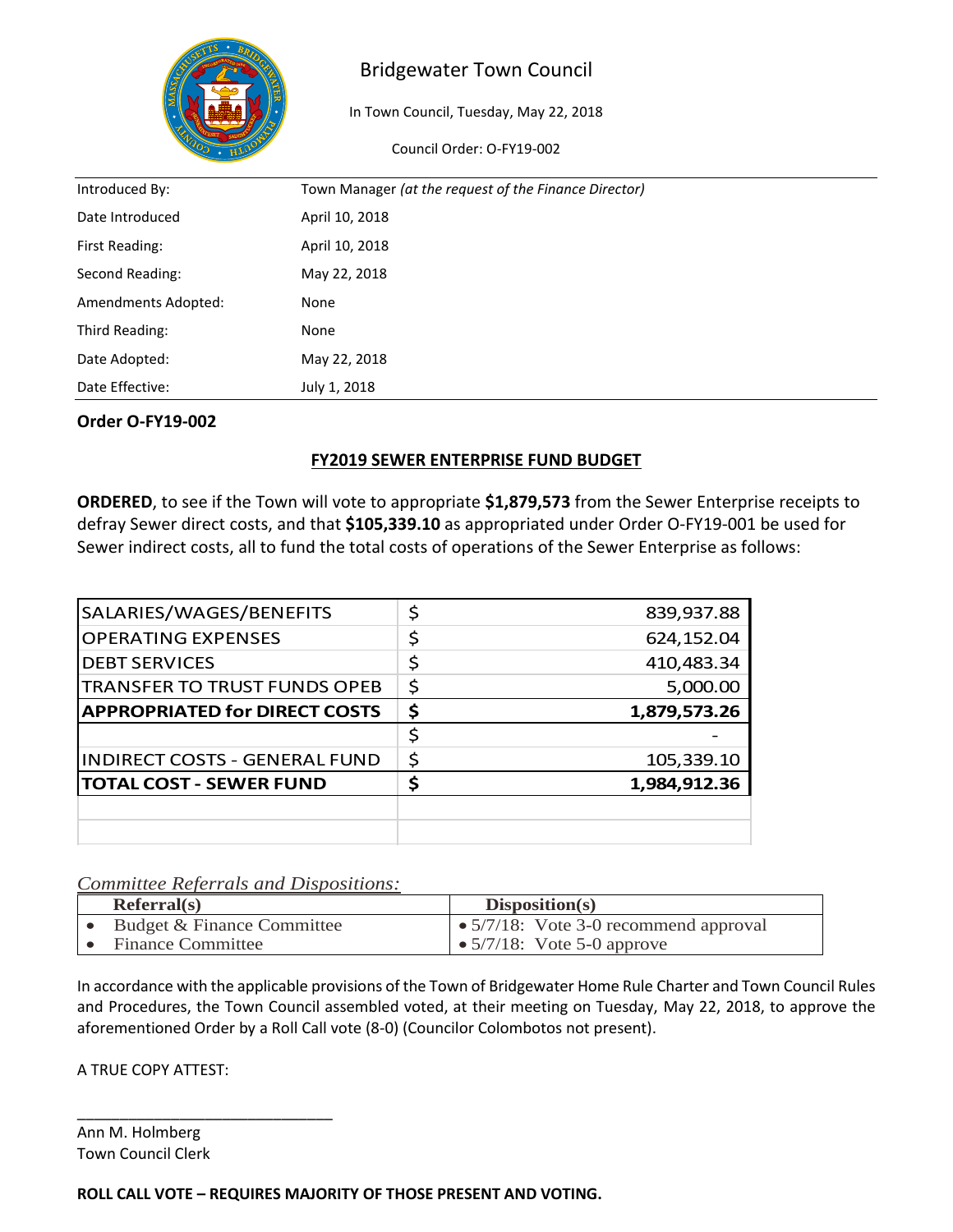

In Town Council, Tuesday, May 22, 2018

Council Order: O-FY19-003

| Introduced By:      | Town Manager (at the request of the Finance Director) |
|---------------------|-------------------------------------------------------|
| Date Introduced     | April 10, 2018                                        |
| First Reading:      | April 10, 2018                                        |
| Second Reading:     | May 22, 2018                                          |
| Amendments Adopted: | None                                                  |
| Third Reading:      | None                                                  |
| Date Adopted:       | May 22, 2018                                          |
| Date Effective:     | July 1, 2018                                          |

#### **Order O-FY19-003**

#### **FY2019 WATER ENTERPRISE FUND BUDGET**

**ORDERED**, to see if the Town will vote to appropriate **\$3,105,233.24** from the Water Enterprise receipts to defray Water direct costs, and that **\$136,464.10** as appropriated under Order O-FY19-001 be used for Water indirect costs, all to fund the total costs of operations of the Water Enterprise as follows:

| SALARIES/WAGES/BENEFITS              | 1,102,437.29       |
|--------------------------------------|--------------------|
| <b>OPERATIONAL EXPENSES</b>          | 1,320,861.52       |
| <b>DEBT SERVICES</b>                 | \$<br>676,934.43   |
| <b>TRANSFER TO TRUST FUND OPEB</b>   | \$<br>5,000.00     |
| <b>APPROPRIATED for DIRECT COSTS</b> | \$<br>3,105,233.24 |
|                                      |                    |
|                                      |                    |
| <b>INDIRECT COSTS - GENERAL FUND</b> | \$<br>136,464.10   |
| <b>TOTAL COST - WATER FUND</b>       | 3,241,697.34       |
|                                      |                    |

#### *Committee Referrals and Dispositions:*

| Referral(s)                | Disposition(s)                                |
|----------------------------|-----------------------------------------------|
| Budget & Finance Committee | $\bullet$ 5/7/18: Vote 3-0 recommend approval |
| <b>Finance Committee</b>   | $\bullet$ 5/7/18: Vote 5-0 approve            |

In accordance with the applicable provisions of the Town of Bridgewater Home Rule Charter and Town Council Rules and Procedures, the Town Council assembled voted, at their meeting on Tuesday, May 22, 2018, to approve the aforementioned Order by a Roll Call vote (8-0) (Councilor Colombotos not present).

A TRUE COPY ATTEST:

\_\_\_\_\_\_\_\_\_\_\_\_\_\_\_\_\_\_\_\_\_\_\_\_\_\_\_\_\_\_

Ann M. Holmberg Town Council Clerk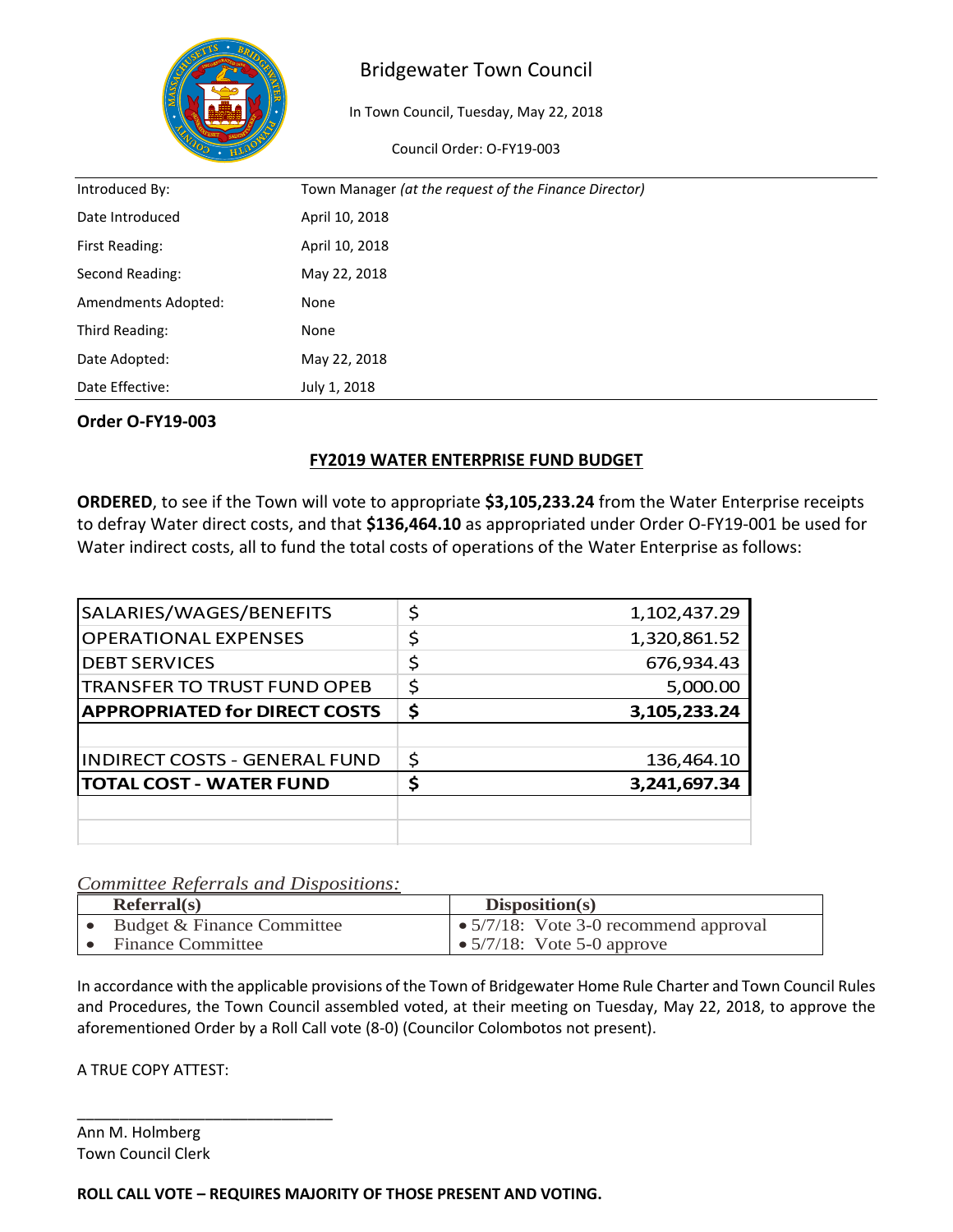

In Town Council, Tuesday, May 22, 2018

Council Order: O-FY19-004

| Introduced By:      | Town Manager (at the request of the Finance Director) |
|---------------------|-------------------------------------------------------|
| Date Introduced     | April 10, 2018                                        |
| First Reading:      | April 10, 2018                                        |
| Second Reading:     | May 22, 2018                                          |
| Amendments Adopted: | None                                                  |
| Third Reading:      | None                                                  |
| Date Adopted:       | May 22, 2018                                          |
| Date Effective:     | July 1, 2018                                          |

#### **Order O-FY19-004**

#### **FY2019 TRANSFER STATION ENTERPRISE FUND BUDGET**

**ORDERED**, to see if the Town will vote to appropriate **\$267,305.99** from Transfer Station Enterprise receipts to defray TS direct costs, and that **\$40,252.00** as appropriated under Order O-FY19-001 be used for TS indirect costs, all to fund the total costs of operations of the Transfer Station Enterprise as follows:

| SALARIES/WAGES/BENEFITS                 | Ć | 102,646.67 |
|-----------------------------------------|---|------------|
| <b>OTHER EXPENSES/CAPITAL OUTLAY</b>    |   | 164,659.32 |
| <b>APPROPRIATED for DIRECT COSTS</b>    | S | 267,305.99 |
| <b>INDIRECT COSTS - GENERAL FUND</b>    |   | 40,252.00  |
| <b>TOTAL COST - TRANSFER STATION EF</b> |   | 307,557.99 |
|                                         |   |            |
|                                         |   |            |
|                                         |   |            |
|                                         |   |            |
|                                         |   |            |

#### *Committee Referrals and Dispositions:*

| Referral(s)                | Disposition(s)                                |
|----------------------------|-----------------------------------------------|
| Budget & Finance Committee | $\bullet$ 5/7/18: Vote 3-0 recommend approval |
| <b>Finance Committee</b>   | $\bullet$ 5/7/18: Vote 5-0 approve            |

In accordance with the applicable provisions of the Town of Bridgewater Home Rule Charter and Town Council Rules and Procedures, the Town Council assembled voted, at their meeting on Tuesday, May 22, 2018, to approve the aforementioned Order by a Roll Call vote (8-0) (Councilor Colombotos not present).

A TRUE COPY ATTEST:

\_\_\_\_\_\_\_\_\_\_\_\_\_\_\_\_\_\_\_\_\_\_\_\_\_\_\_\_\_\_

Ann M. Holmberg Town Council Clerk